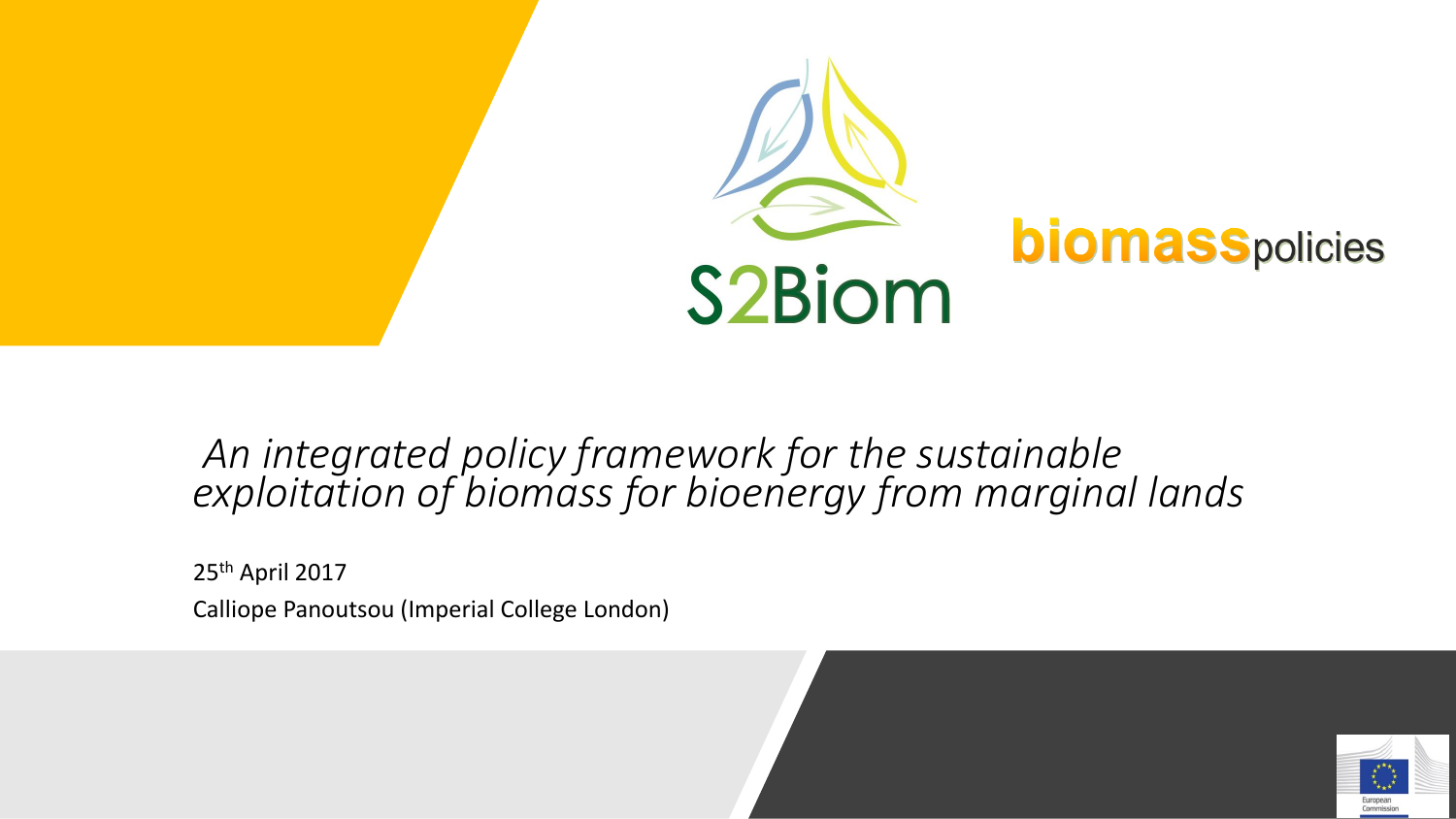# Policy for marginal land and bioenergy in EU

- Marginal land, according to FAO: Land having limitations which in aggregate are severe for sustained use due to a) increased inputs to maintain productivity, b) low fertility, poor drainage, shallowness, salinity, steepness of terrain, unfavourable climatic conditions, c) difficult market accessibility, small holdings, poor infrastructure and d) limited options for diversification.
- In EU, such areas were defined till 2013 as Less Favoured Areas (LFA) in the Common Agricultural Policy. From then, transition to Areas with Natural Constraints (ANC). Redesignation process is ongoing within Member States; expected to finish by 2018.
- With improvements (both of bio-physical and socioeconomic nature) such land types may be cultivated with non food crops for bioenergy.
- Future policy must provide detailed system prescriptionssupport in one sector may cause conflicts to another. Attention to trade-offs and displacement effects.

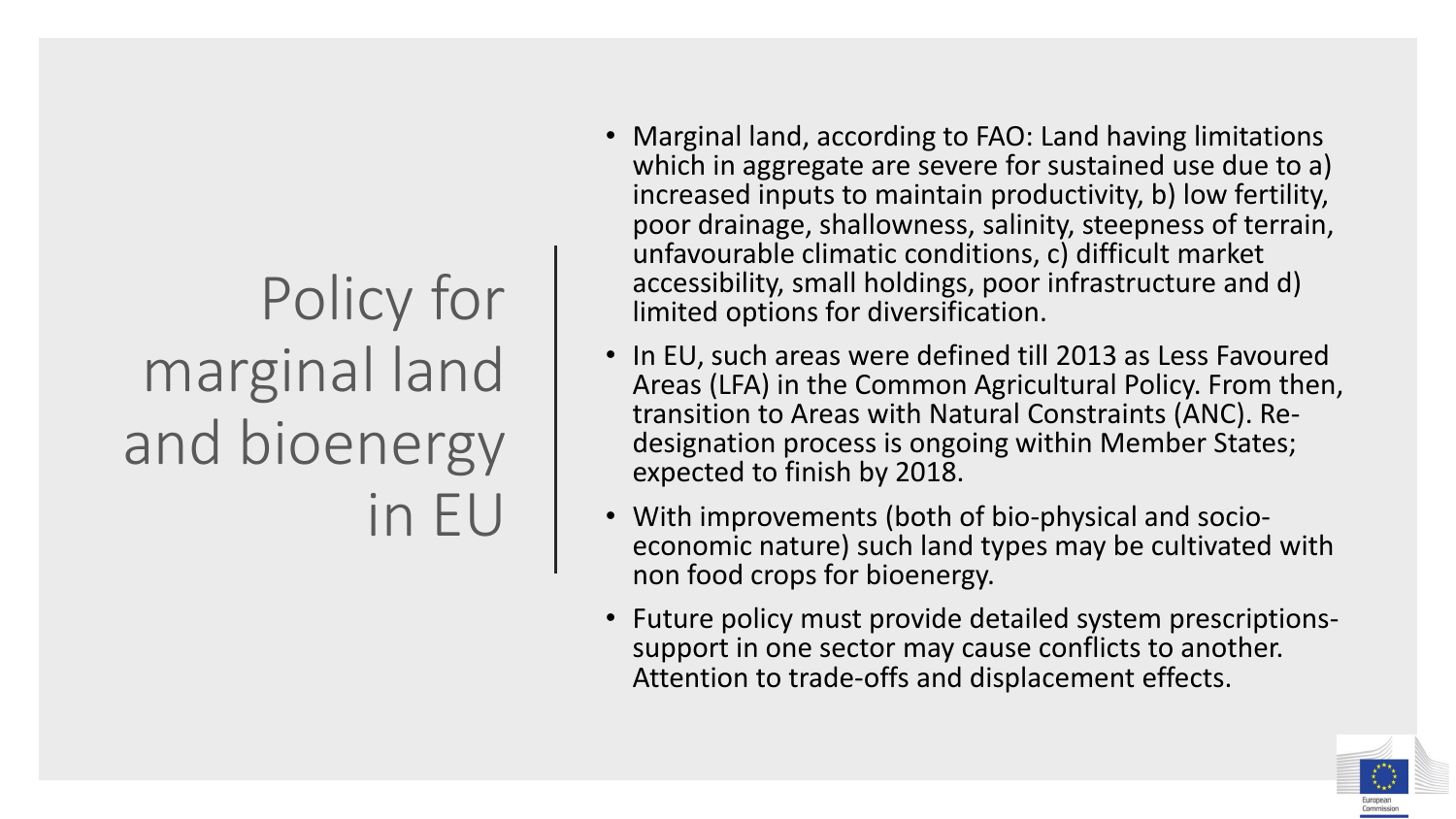# Framework conditions

- Policy for sustainable bioenergy from marginal lands has **cross sectoral nature** and is driven by supply demand interactions.
- Policy makers need to understand how to distinguish **key attributes across value chains**, measure them and prioritise actions with a 'system' based approach.
- Effort is required to map **current policy landscape** & understand both the **typology** and interactions.
- Future policy should be balanced both for supply and 'rising' demands ensuring that the 'system' supplying capacity is not exceeded.
- An **integrated approach** is required.

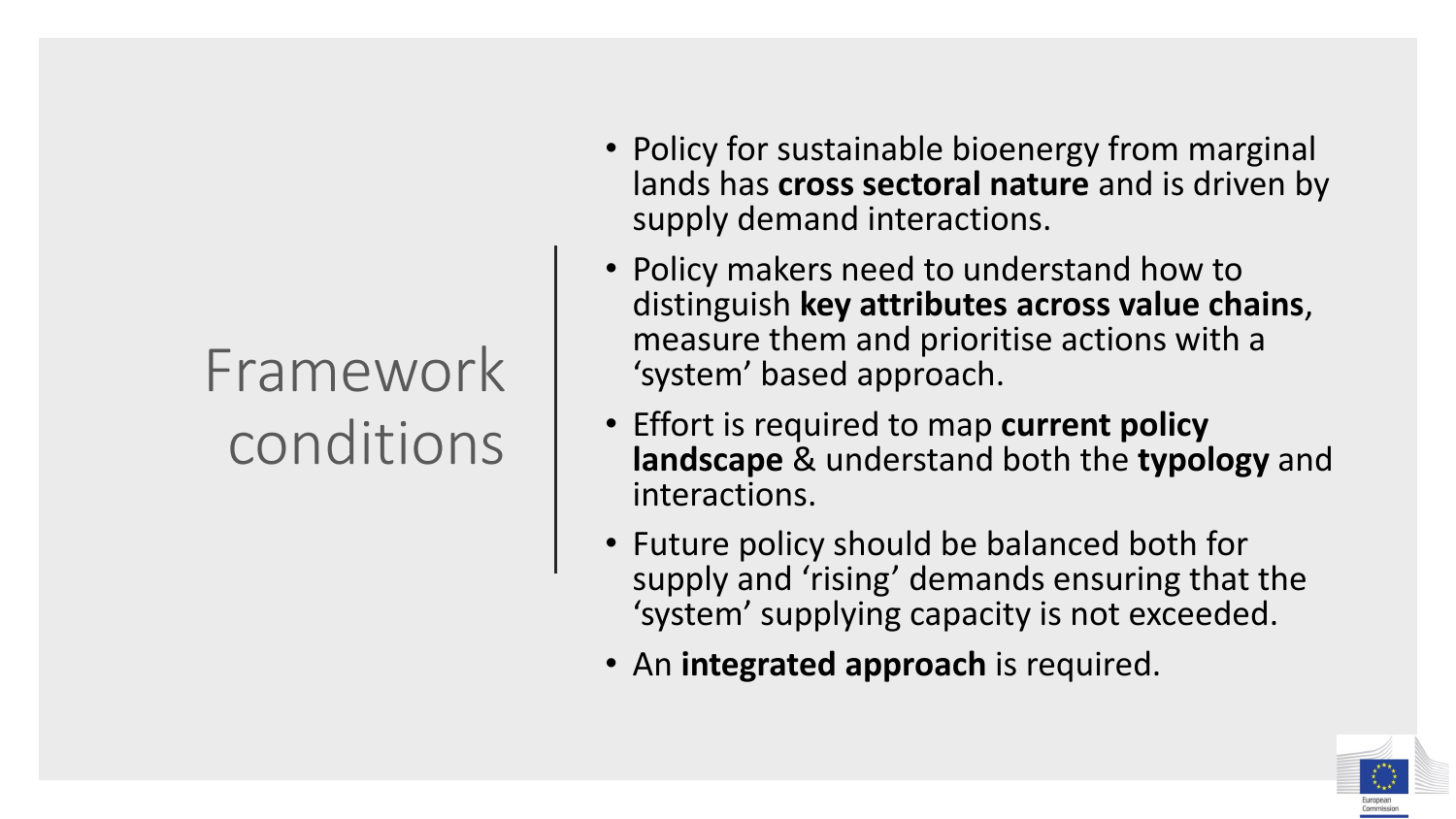### Policy for marginal land and bioenergy is cross sectoral



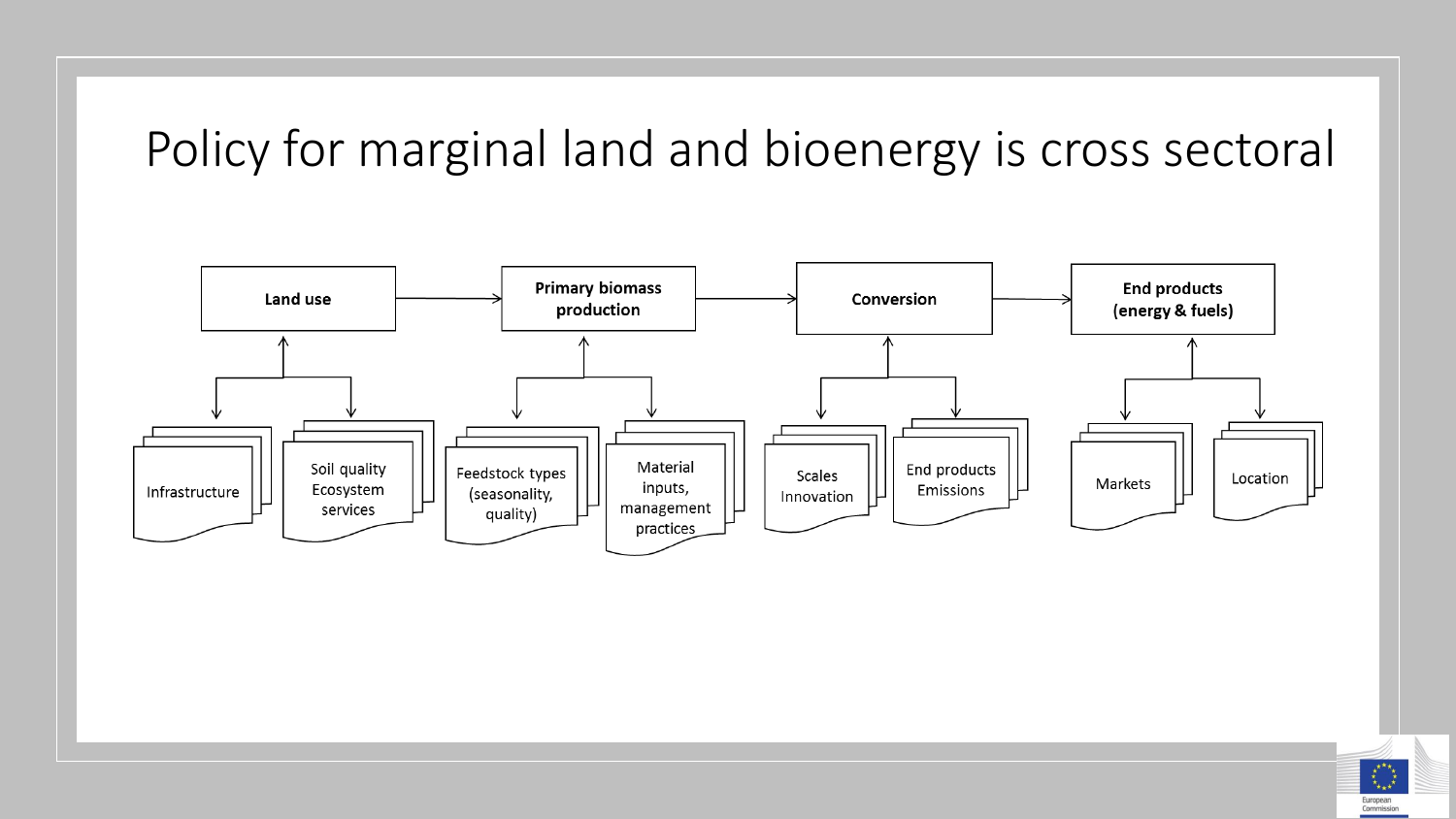

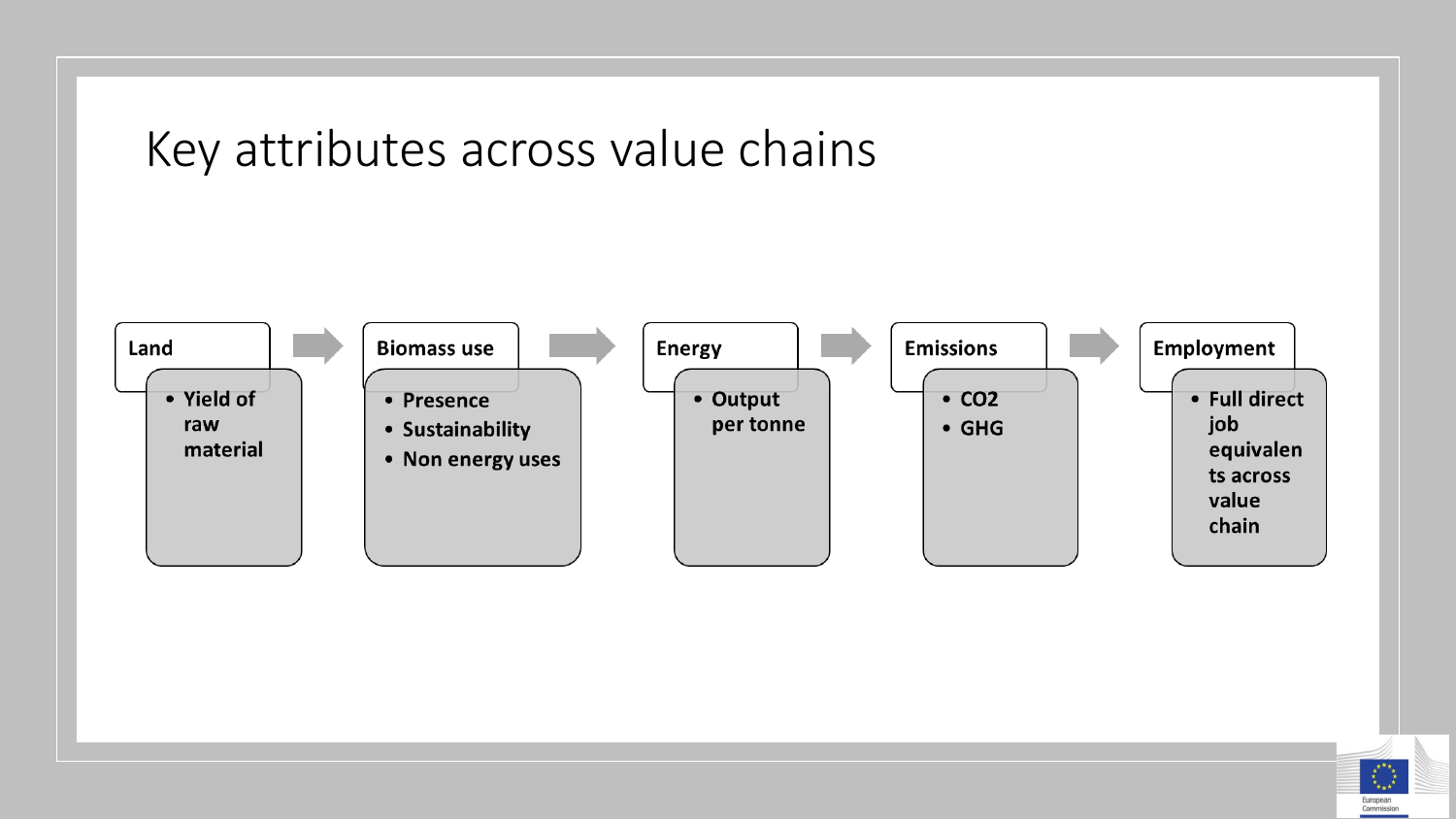



**Understand and measure key value chain attributes**

**Map current policy landscapes**

**Prioritise actions and suggest future policy interventions**

3



**Impact assessment & monitoring progress**

## Steps for future policy design

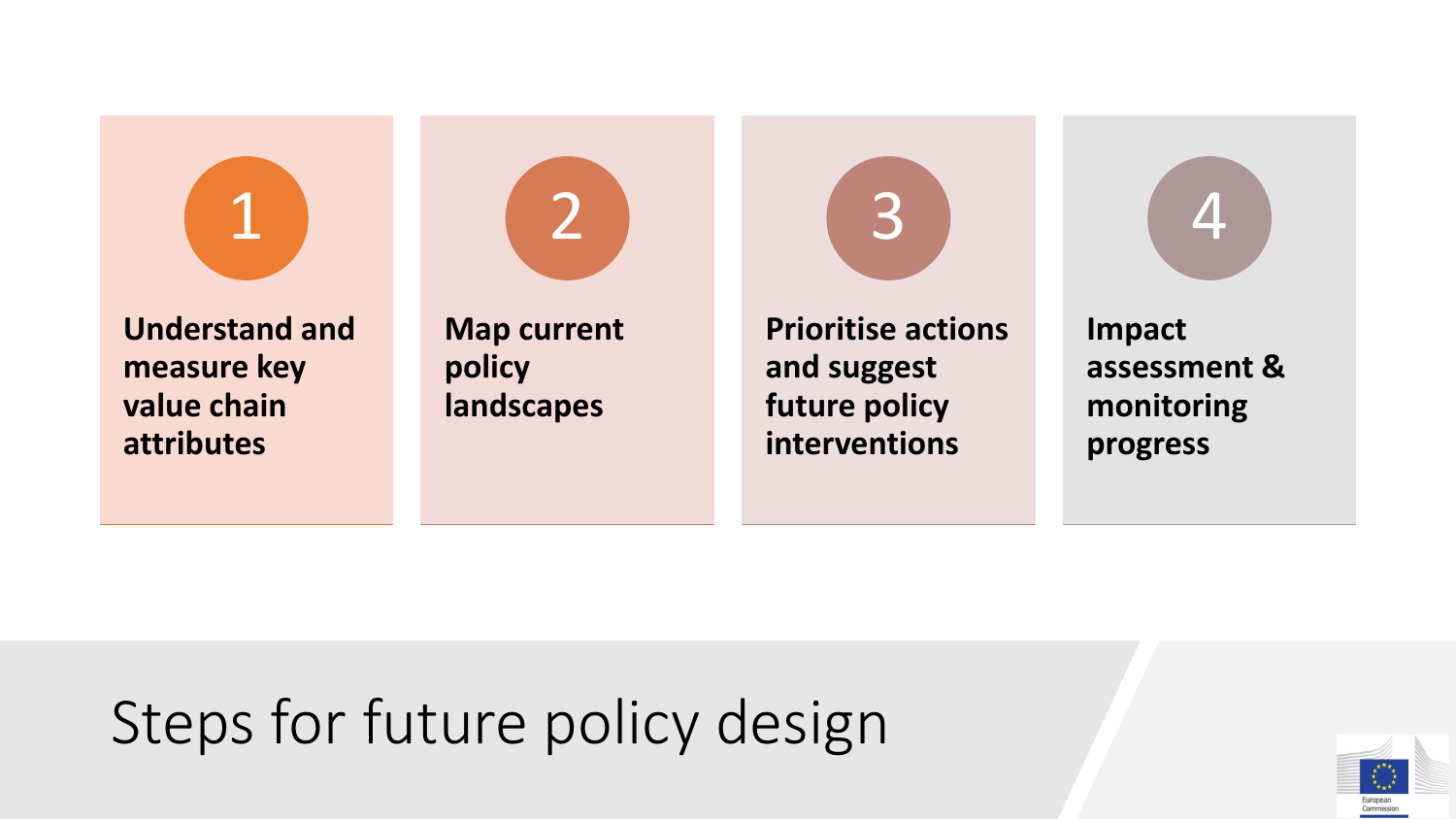# Key data challenges

- 1. Cross sectoral nature limits access to historical information about policy development, drivers and rationale. Such data can be used to identify and measure impacts, correlations, and validate models.
- 2. Different databases, inventory techniques and units are used to develop policy for the individual sectors involved across biomass value chains. This restricts data aggregation and analysis.
- 3. Land marginality varies over time and improvements have a long transition period as well; links to update remote sensing techniques are essential for monitoring and ensuring the validity of the proposed measures and ensure suitable regional coverage.

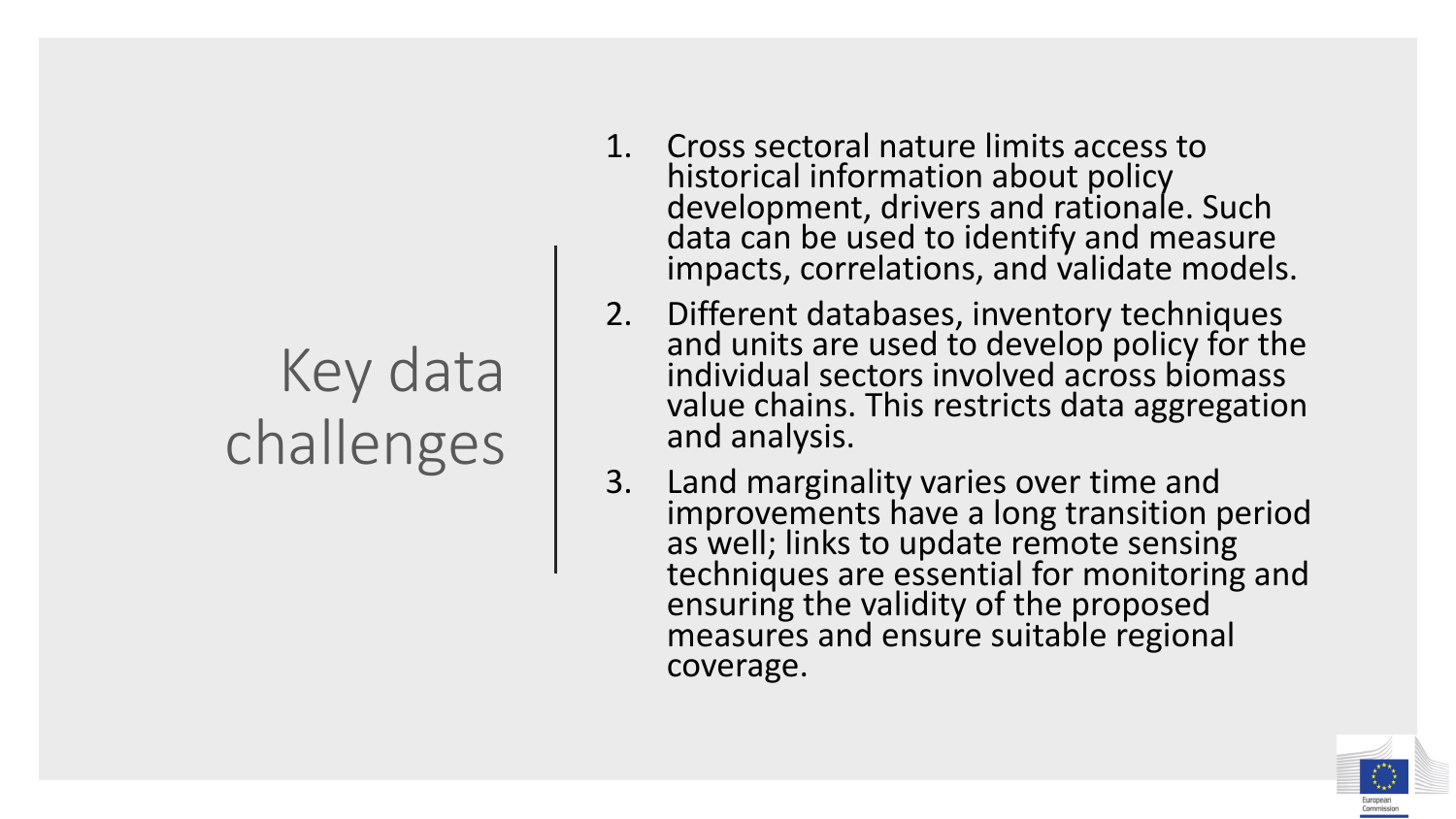# Key modelling challenges

- 1. Modelling and impact assessment relies on land use, econometric and energy models that are fragmented and sectorial (*e.g. focus in agriculture, forestry, urban planning, etc.*). These, most of the times represent other sectors as external drivers or treat them in a simplified manner.
- 2. Due to complex interactions of socioeconomic forces, biomass production in marginal land in a region may influence changes in land use in another one around the globe. Such direct and indirect land use impacts could benefit or adversely affect the sustainability of value chains that are promoted by policy mechanisms.

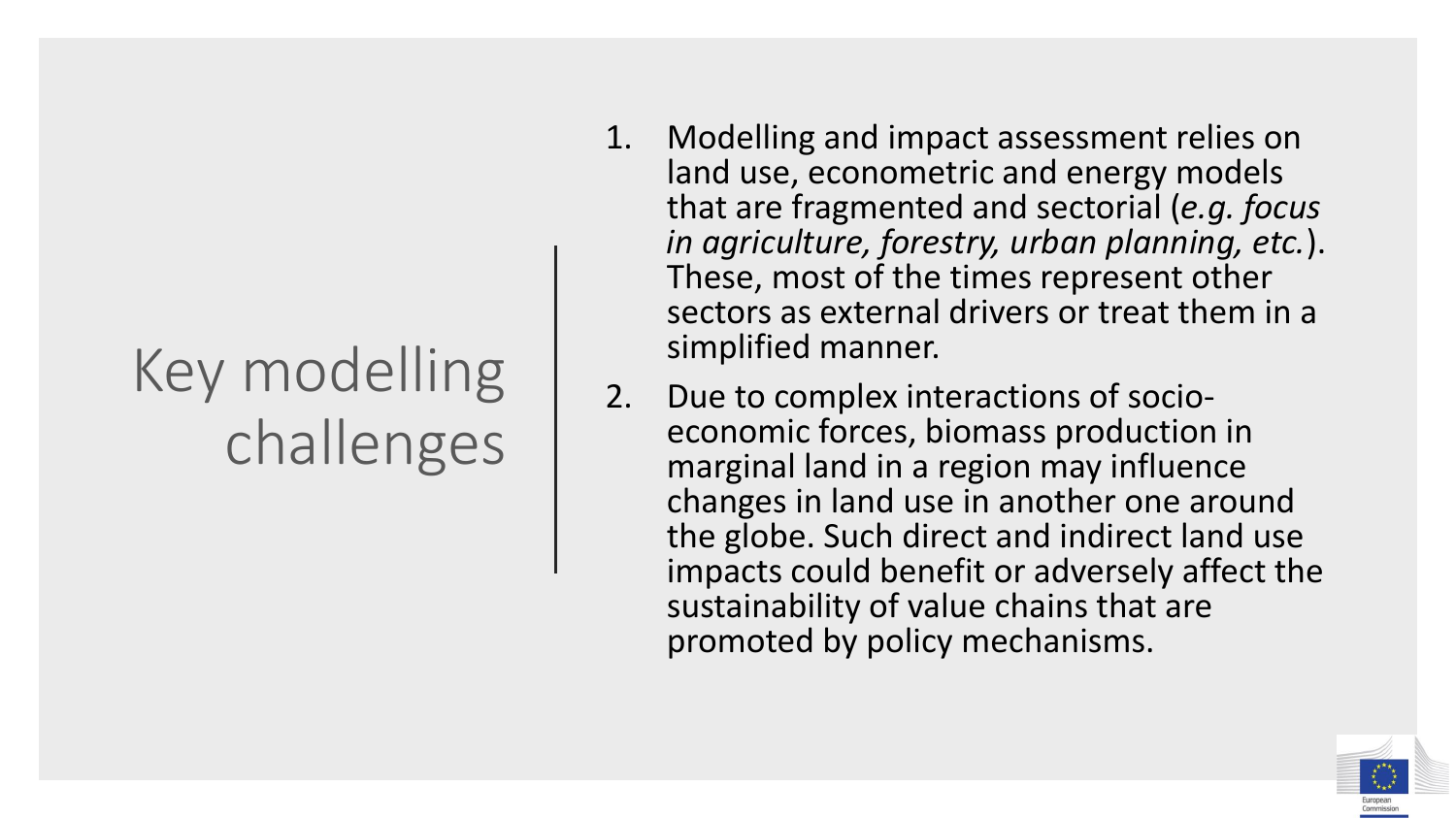What can we consider as integration in a policy framework?

- 1. Integration of various types (mix) of policy mechanisms by combining regulations, financing and information provision and apply them across 'value chains' and sectors to ensure sustainability, well functioning ecosystem services, resource efficiency, successful market development, maintenance and improvements of existing infrastructures.
- 2. Integration of sectoral (e.g. heat, electricity, biofuels, marginal land, etc.) policy which reflects both the supply and demand policies required within specific 'systems' to ensure both resource and energy efficiency.

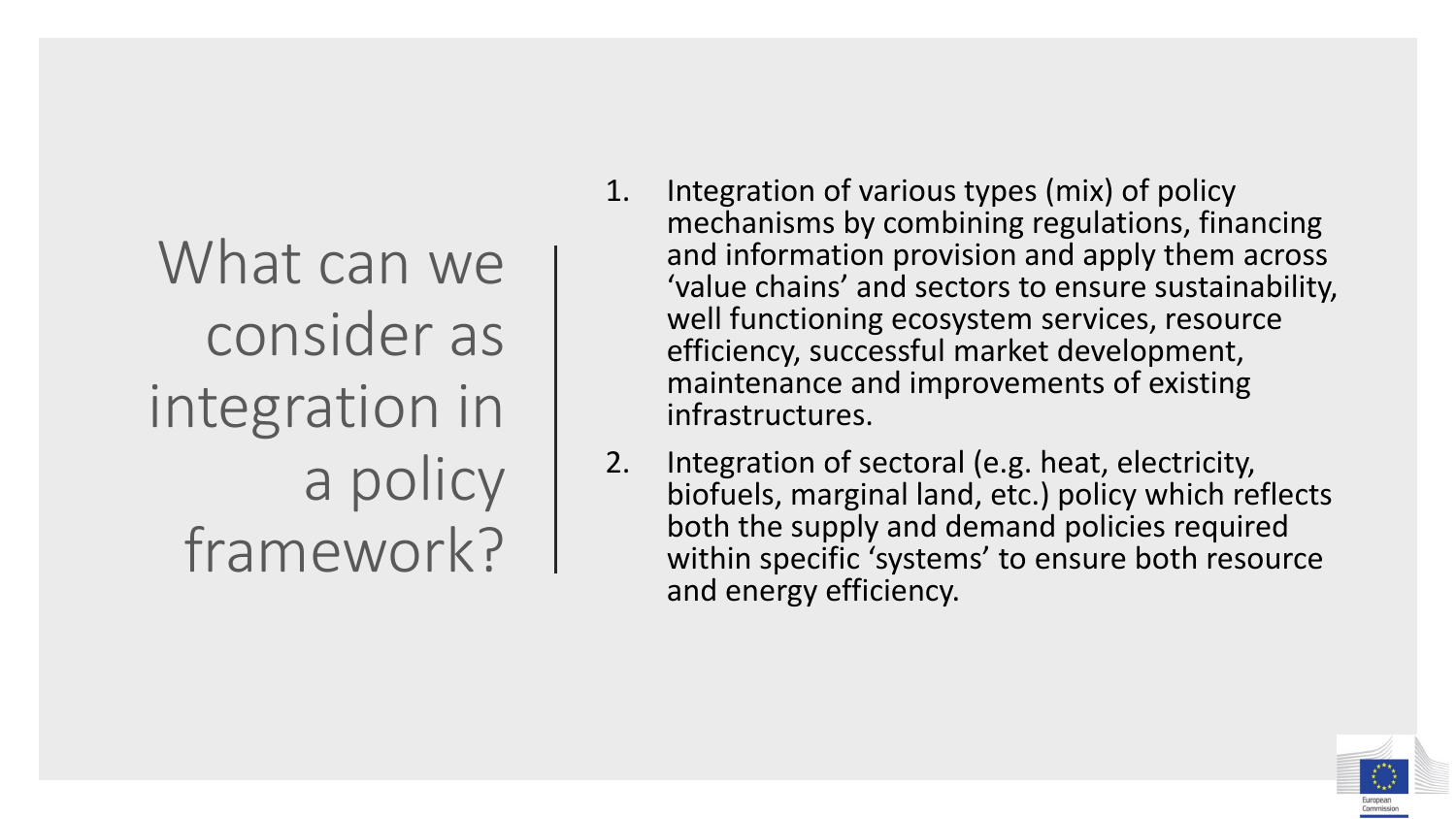Approach for developing an integrated framework for the sustainable exploitation of biomass for bioenergy from marginal lands

| <b>Step 1: Analysis &amp; Direction setting</b>                                                           |                                                                                                                                                                                                                                        |                                                                                                                                                                                                                                                                                                                    |  |  |  |
|-----------------------------------------------------------------------------------------------------------|----------------------------------------------------------------------------------------------------------------------------------------------------------------------------------------------------------------------------------------|--------------------------------------------------------------------------------------------------------------------------------------------------------------------------------------------------------------------------------------------------------------------------------------------------------------------|--|--|--|
| <b>Current land use</b><br><b>Domestic biomass</b><br>options<br>Value chains<br>National infrastructures | <b>Step 2: Policy aim &amp; justification</b><br><b>Current policy</b><br>Challenges to turn marginal<br>land into productive systems<br>Why is the government<br>intervention necessary?<br>Policy objectives and intended<br>effects | <b>Step 3: New policy for improved</b><br>competitiveness<br>Targeted interventions for<br>domestic biomass & efficient<br>value chains<br>Impact assessment: why these<br>instruments- what they can<br>achieve? Value added.<br>Integrate recommended<br>instruments in existing or form<br>new policy measures? |  |  |  |
|                                                                                                           |                                                                                                                                                                                                                                        |                                                                                                                                                                                                                                                                                                                    |  |  |  |

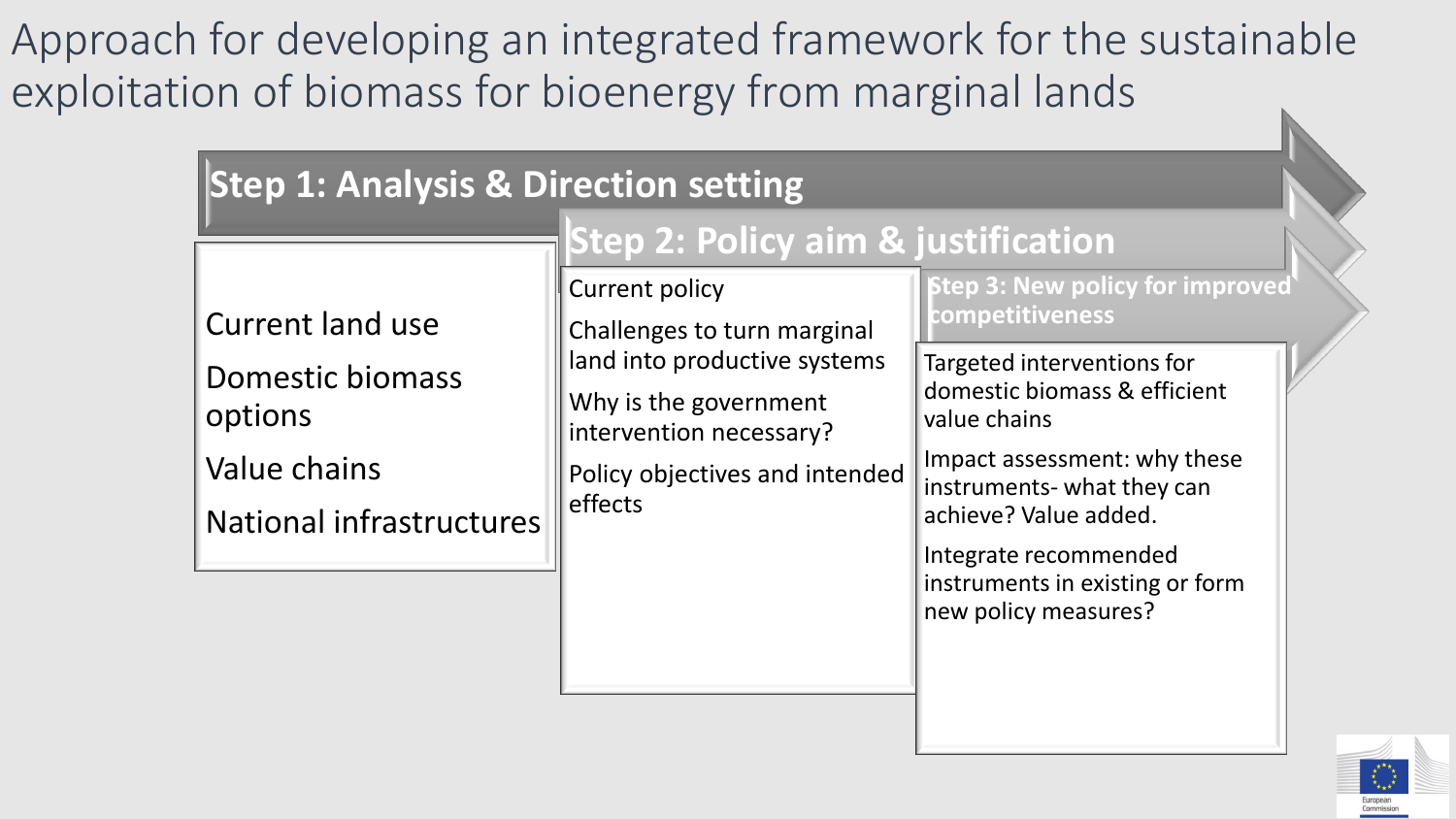#### Current policy landscape in EU



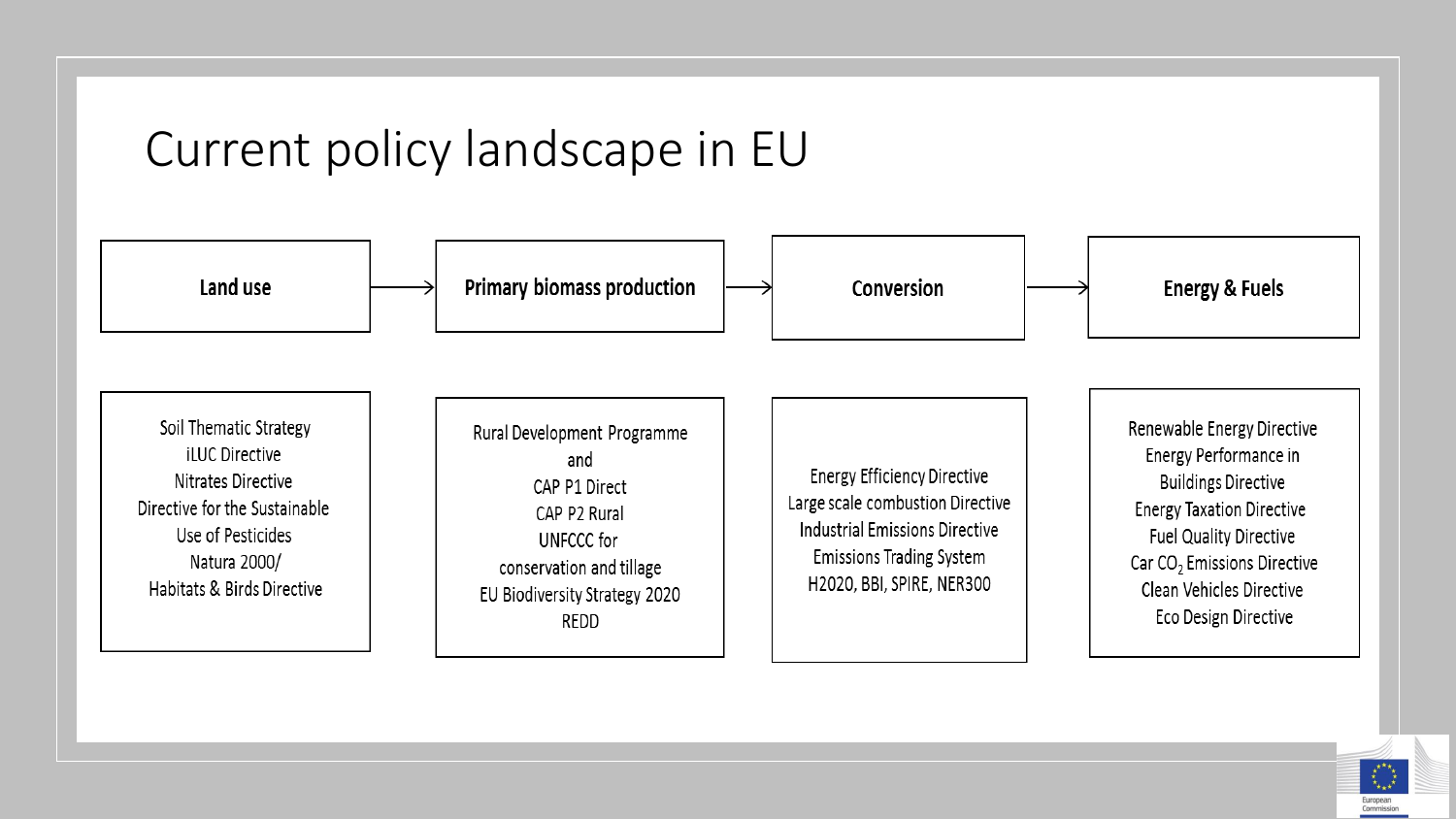### Sector policies: agriculture, forestry, wastes



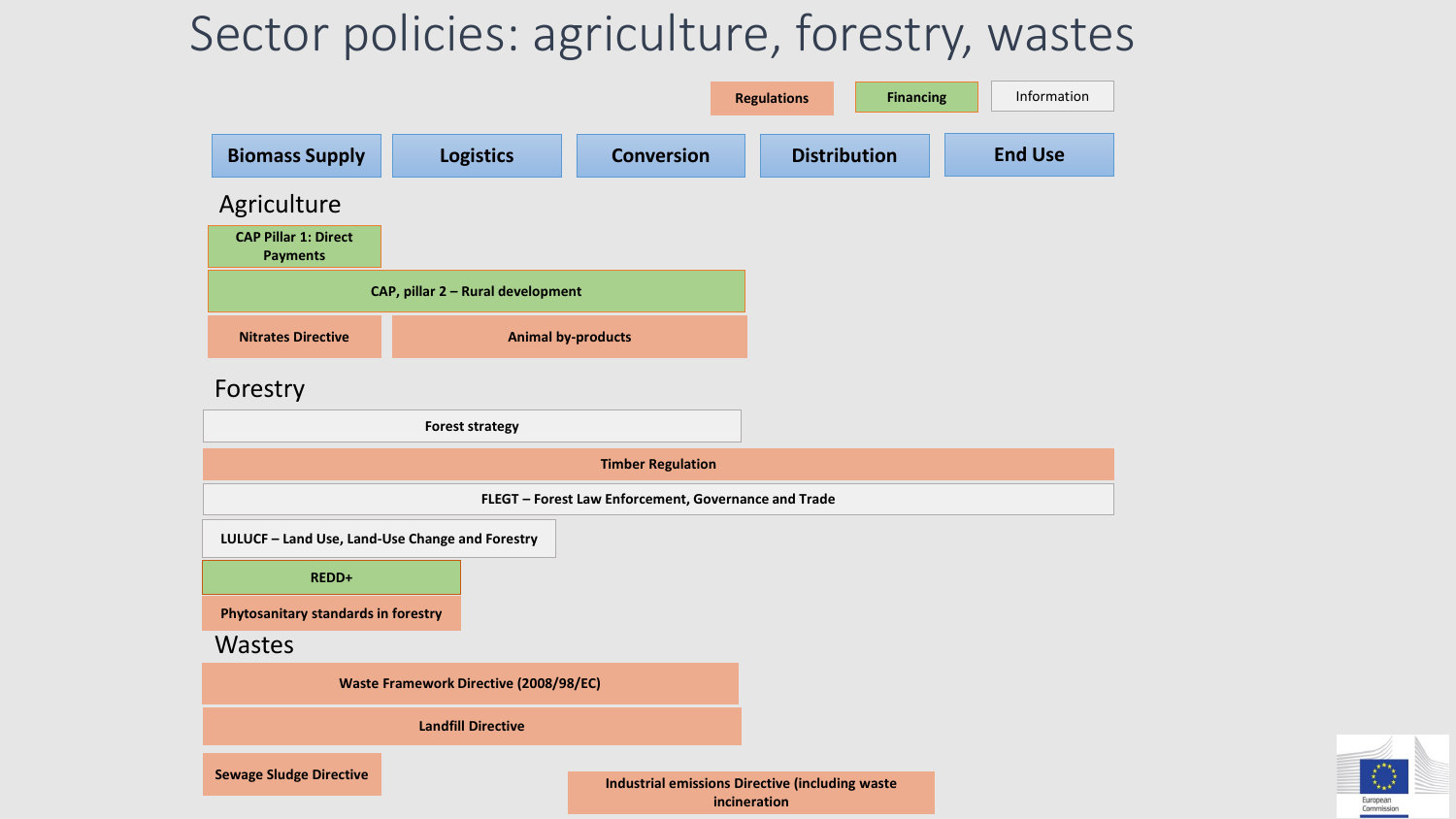### Sector policies: climate, energy, transport, bioeconomy



**EU Bioeconomy Strategy**

**Green Public Procurement (GPP)**

Commissio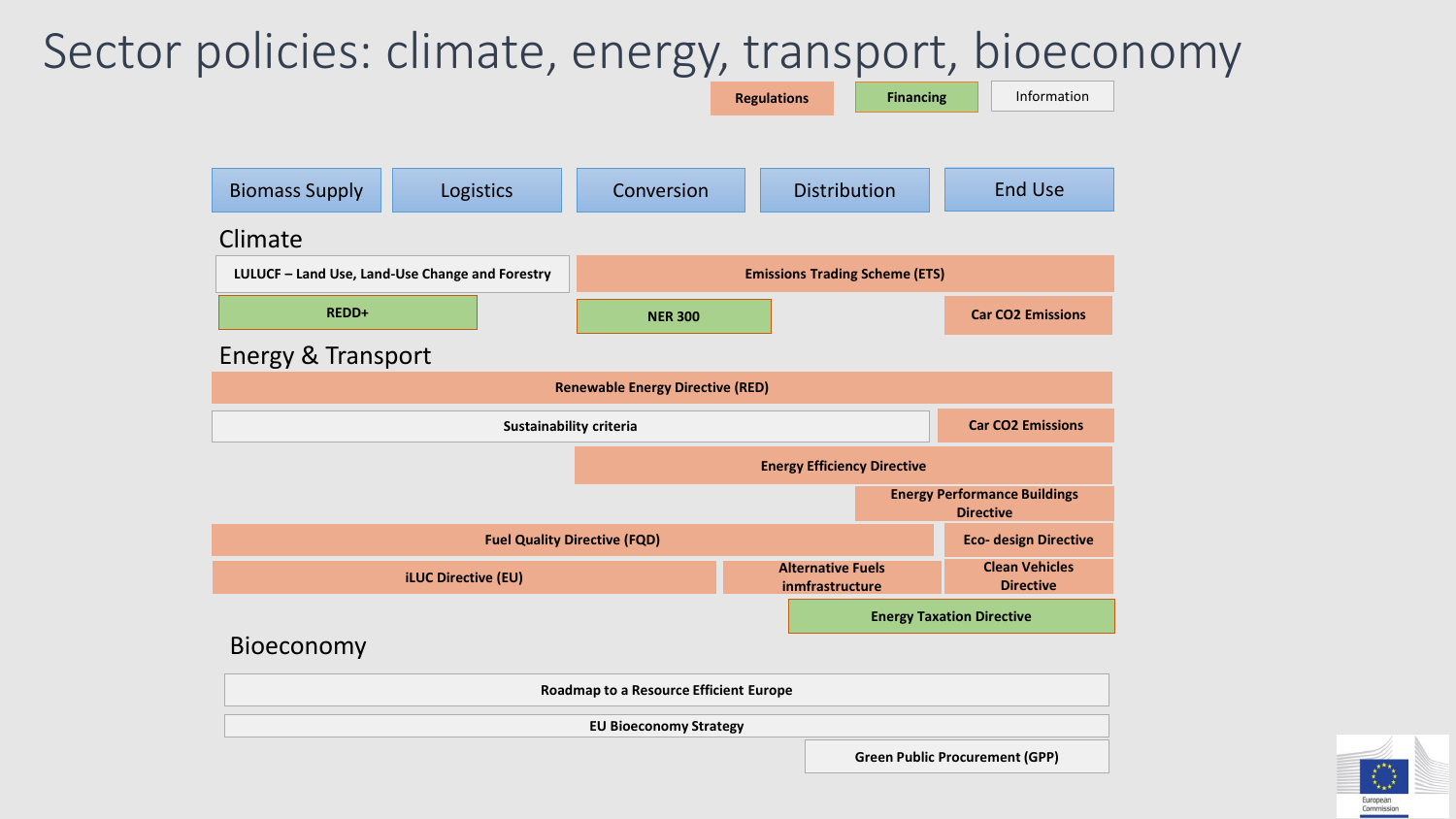### Suggestions for future policy formation (Supply); *ongoing work*

|                          | <b>Mechanism/System</b>                | Land Use       | Crop (non-food) | <b>Harvesting/Collection</b> | Logistics       | <b>Trade</b>         |
|--------------------------|----------------------------------------|----------------|-----------------|------------------------------|-----------------|----------------------|
|                          | component                              |                | Production      |                              |                 |                      |
|                          | <b>Common Agricultural</b>             | Early markets  | Mature markets  | Mature markets               |                 | Mature markets       |
|                          | Policy                                 |                | Sustain markets | Sustain markets              |                 | Sustain markets      |
|                          | Act on ecological                      |                |                 |                              |                 |                      |
|                          | products and farming                   |                |                 |                              |                 |                      |
|                          | practices                              |                |                 |                              |                 |                      |
|                          | Nitrates Directive                     |                |                 |                              |                 |                      |
|                          | (91/676/EEC)                           |                |                 |                              |                 |                      |
|                          | Certification/                         |                | Mature markets  |                              |                 | Mature markets       |
| Regulatory               | Standardisation                        |                | Sustain markets |                              |                 | Sustain markets      |
|                          | Investment subsidies,                  | Early markets  | Early markets   | Early markets                | Early markets   |                      |
|                          | CAP P1 green direct                    |                |                 |                              |                 |                      |
|                          | payments                               |                |                 |                              |                 |                      |
|                          | <b>R&amp;D Grants</b>                  | Early markets  | Early markets   | Early markets                |                 |                      |
|                          | Tax exemptions                         |                |                 |                              | Mature markets  | Mature markets       |
| Expenditure              |                                        |                |                 |                              | Sustain markets | Sustain markets      |
|                          | Strategies/ Action plans Early markets |                | Early markets   | Early markets                | Early markets   | <b>Early markets</b> |
|                          | Capacity building                      | Early markets  | Early markets   | Early markets                | Early markets   |                      |
| Information<br>provision |                                        | Mature markets | Mature markets  | Mature markets               | Mature markets  |                      |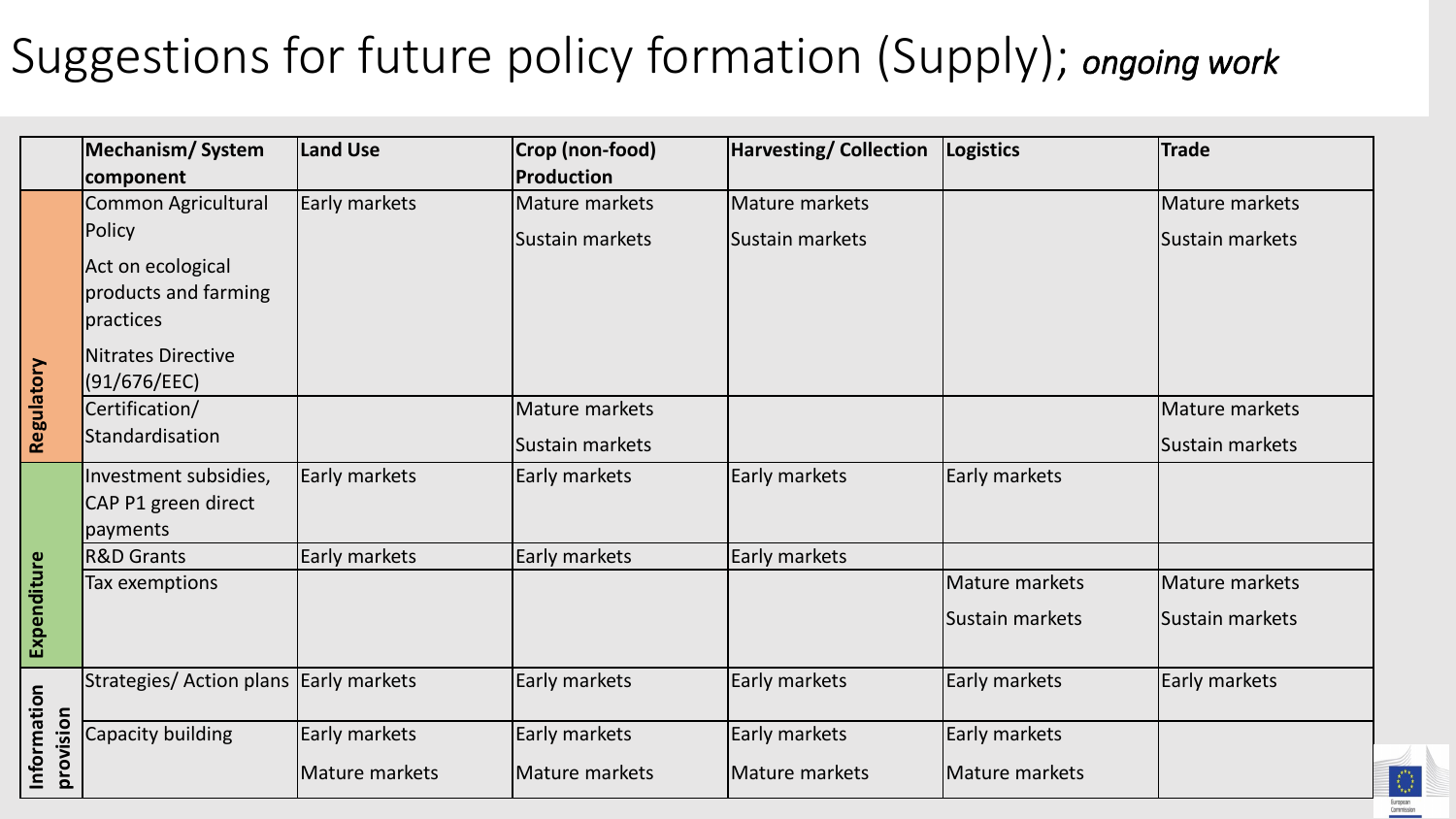### Suggestions for future policy formation (Demand), *ongoing work*

|                          | <b>Mechanism/ Mechanism/ System</b>  | <b>Biomass supply</b>             | <b>Conversion</b>      | <b>Distribution</b> | <b>End Use</b>                    |
|--------------------------|--------------------------------------|-----------------------------------|------------------------|---------------------|-----------------------------------|
|                          | component                            |                                   |                        |                     |                                   |
| Regulatory               | Regulations                          |                                   | Early markets          | Mature markets      | Mature markets                    |
|                          |                                      |                                   | Mature markets         | Sustain markets     | Sustain markets                   |
|                          |                                      |                                   | Sustain markets        |                     |                                   |
|                          | Certification/ Standardisation       | Mature markets                    | Mature markets         |                     |                                   |
|                          |                                      | Sustain markets                   | Sustain markets        |                     |                                   |
|                          | Public procurement                   |                                   | Mature markets         |                     |                                   |
|                          |                                      |                                   | Sustain markets        |                     |                                   |
| Expenditure              | Loans, Credit lines                  |                                   | Early markets          |                     |                                   |
|                          | Investment subsidies                 | Early markets                     | Early markets          |                     |                                   |
|                          | <b>R&amp;D Grants</b>                | Early markets                     | Early markets          |                     |                                   |
|                          | Tax exemptions                       |                                   | Mature markets         |                     |                                   |
|                          | Tariffs/ Premiums/ Tendering schemes |                                   | Mature markets Sustain |                     | Mature markets                    |
|                          |                                      |                                   | markets                |                     | Sustain markets                   |
|                          | Strategies/ Action plans             |                                   | Early markets          | Early markets       | Early markets                     |
| Information<br>provision | Targets/Obligations                  | Mature markets Sustain<br>markets |                        |                     | Mature markets Sustain<br>markets |

Europea Commicci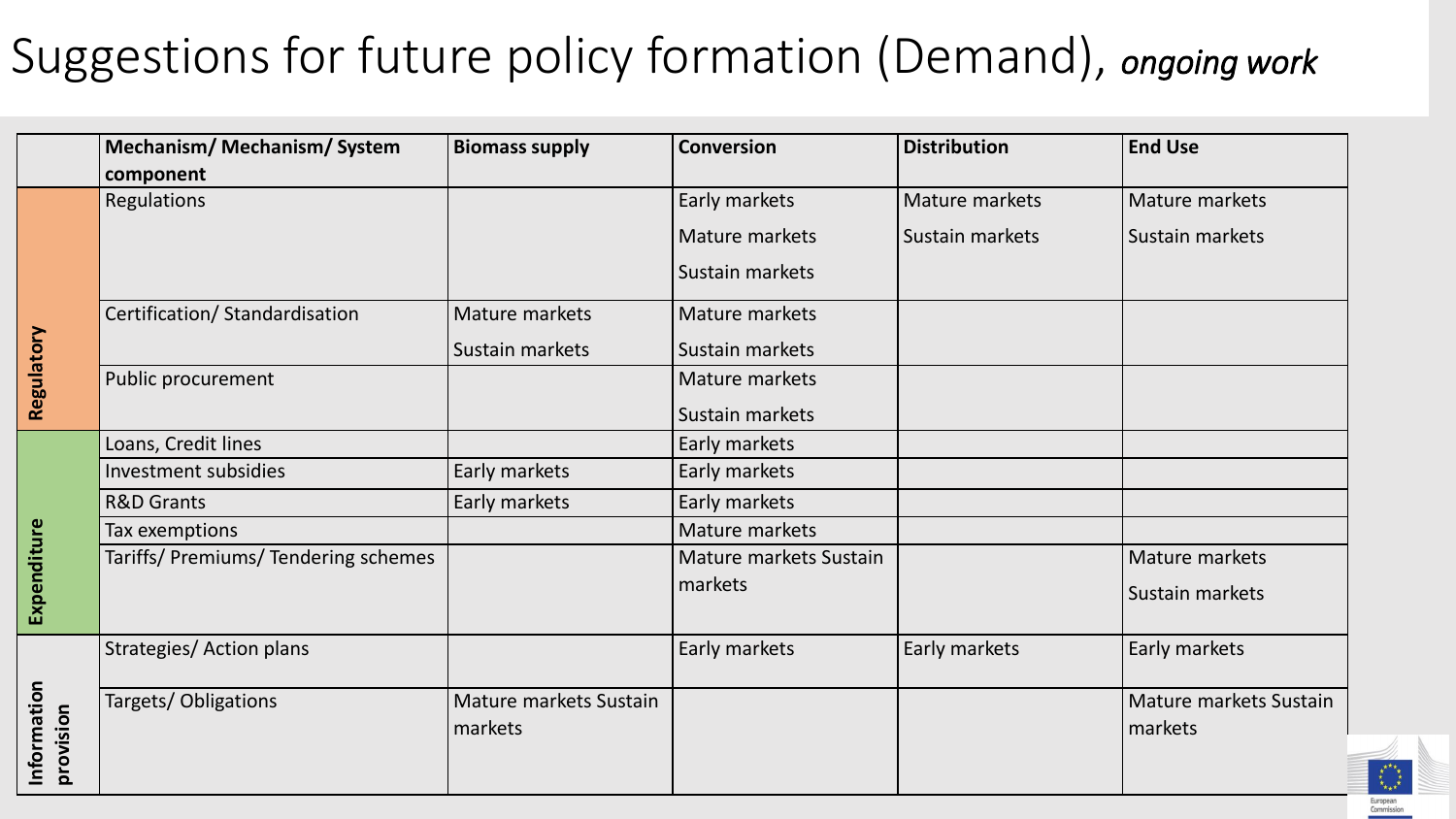### Example of integrated framework for perennial crops in marginal lands for bioenergy in Germany- *Biomass Policies & ongoing work*

| Feedstock/ Value chain        | <b>Policy interventions</b>       | Rationale for the recommended policy      |                                                                            |
|-------------------------------|-----------------------------------|-------------------------------------------|----------------------------------------------------------------------------|
|                               |                                   | interventions                             | Expected added value of the recommended policy interventions               |
| <b>Perennial crops</b>        |                                   |                                           |                                                                            |
| small scale heating           | i) Investment subsidy for         | to diversify indigenous feedstock options | To improve land use and enlarge the resource base.                         |
| (household level)             | heating applications and loans    |                                           |                                                                            |
|                               | for district heating (MAP).       | to introduce premium for energy crops; to | To ensure FiTs for early biomass plants that end in 2021 have a follow up  |
| medium scale heat driven      |                                   | sustain the high share of biomass heat    | scheme, meet targets and sustain deployment in the bioelectricity sector   |
| (apartment building, district | ii) Assessment of suitability for | and support cogeneration and              | it is important to further mobilise residual and waste biomass potentials, |
| heating, public buildings)    | the cultivation of perennial      | subsequent heat uptake.                   | for bioelectricity and to promote high efficiency technologies (in current |
|                               | crops on voluntarily set aside    |                                           | stock and or newly built plants). Increase the value added of              |
| medium scale CHP              | and marginal lands                |                                           | bioelectricity to the energy system (providing flexible and reliable power |
| (residential district or      |                                   | to sustain the high share of biomass heat | for balancing energy etc.), to agriculture (e.g. decrease nitrate input of |
| industry; heat driven)        | iii) Feedstock bonus for CHP <    | and support cogeneration and              | manure) and to cascading use of waste (e.g. anaerobic digestion before     |
|                               | 100kW (EEG).                      | subsequent heat uptake.                   | composting).                                                               |
|                               |                                   |                                           |                                                                            |
|                               |                                   |                                           |                                                                            |
|                               |                                   |                                           |                                                                            |
|                               |                                   |                                           |                                                                            |
|                               |                                   |                                           |                                                                            |
|                               |                                   |                                           |                                                                            |
|                               |                                   |                                           |                                                                            |
|                               |                                   |                                           |                                                                            |
|                               |                                   |                                           |                                                                            |

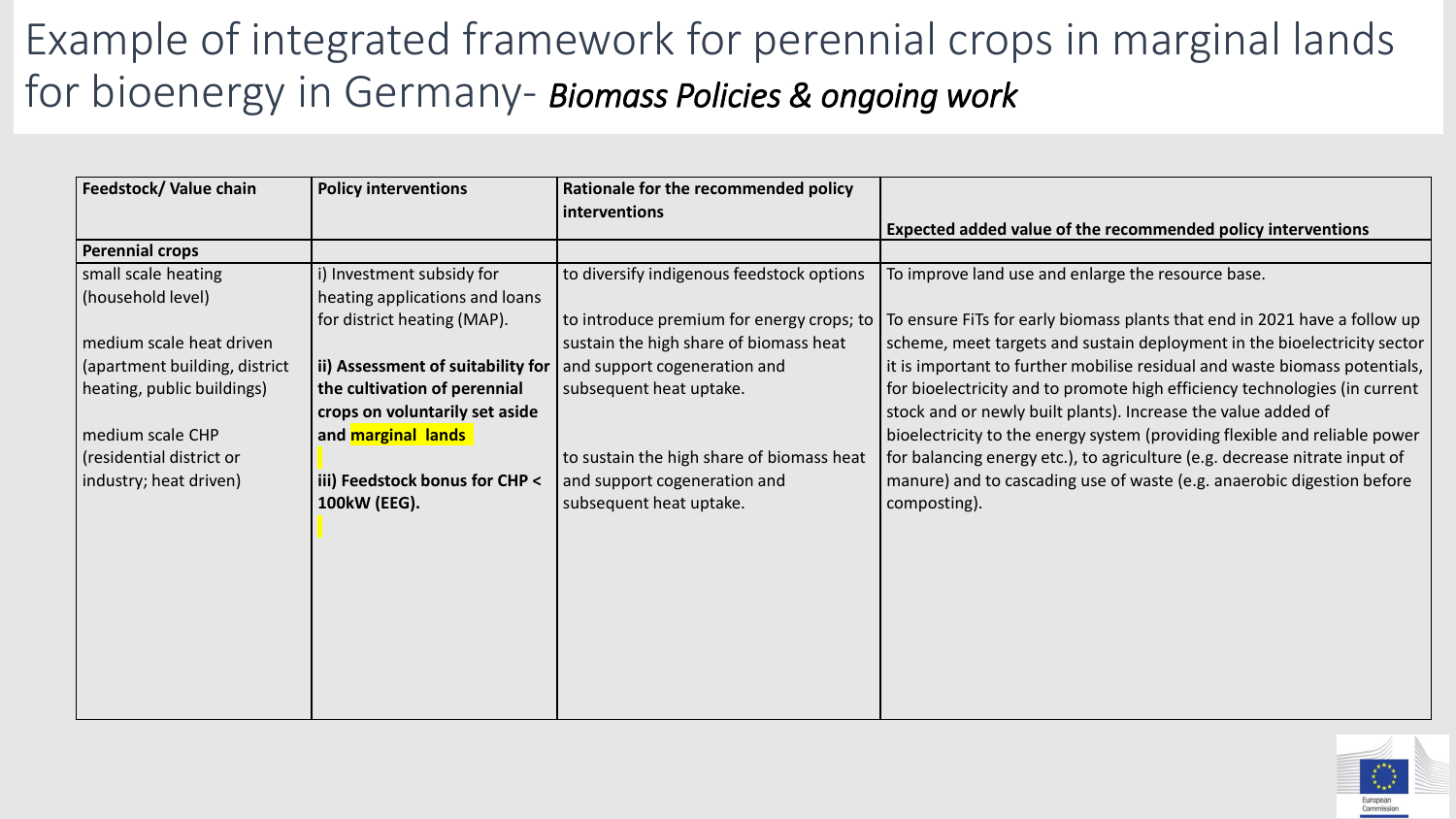# Steps towards future policies for sustainable bioenergy from marginal lands

• Understand the context in terms of region, land uses, marginality factors and infrastructures.

 $\Box$  Analyze current policy:

- □ Are certain policy types under- represented (economic, regulatory, expenditure, institutional policy instruments)?
- $\Box$  Are policies not focusing on key drivers, pressures, the state or the impacts?  $\Box$  What improvements are necessary to improve their overall effectiveness □ Are relevant policies missing?

 $\Box$  What are the key sectoral policy inter-linkages and are they positive or negative?

□ Look for policy 'success' stories

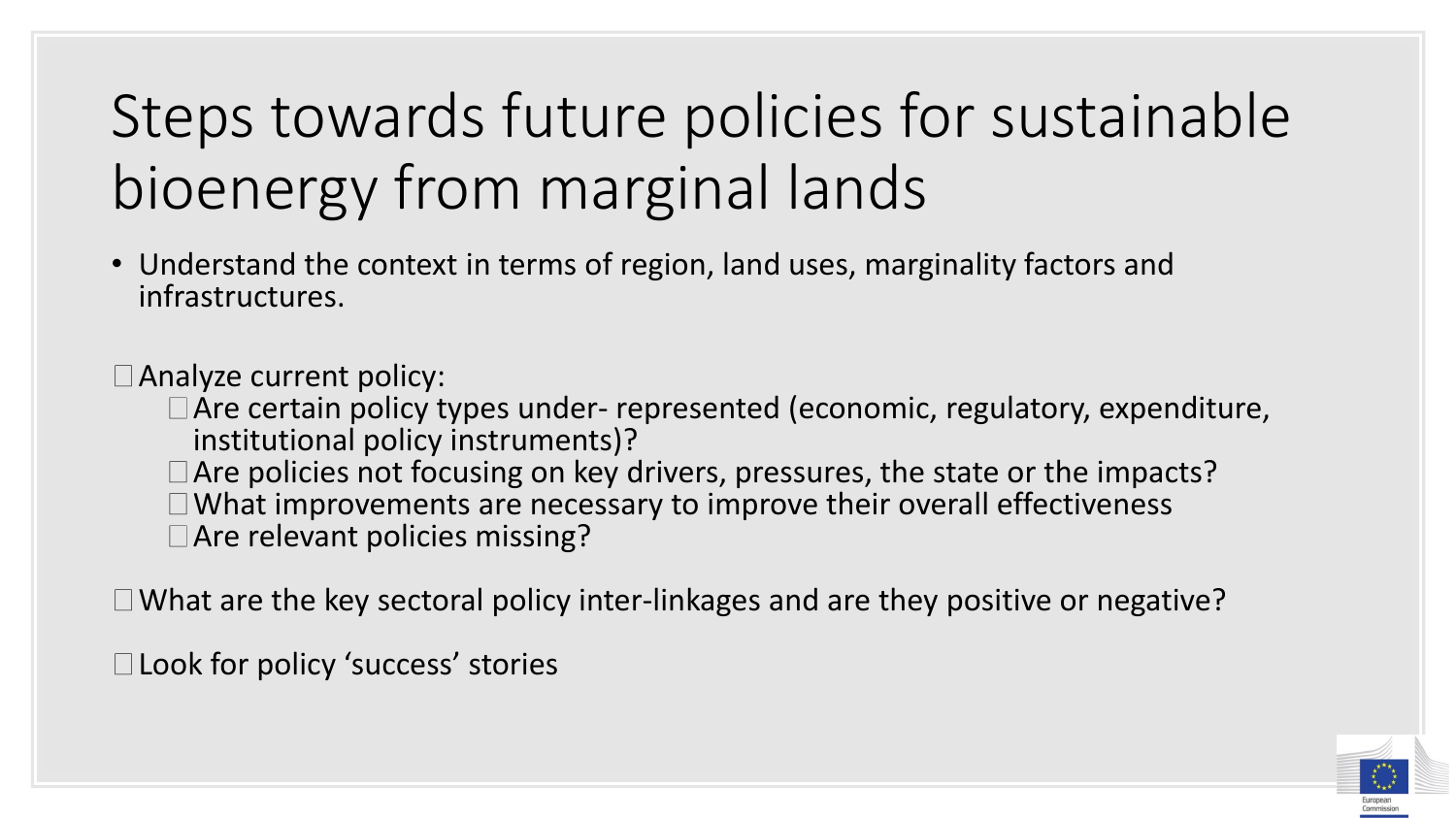## Recommendations to consider….

- Marginal land has serious limitations (both of biophysical and socio-economic nature) and transition to productivity could take a long time period.
- Base regulatory framework exists in EU and several Member States and can form the background for an integrated **regulatory policy.**
- Strong **financial support** is required to develop the infrastructures required whilst ensuring sustainable management practices.
- There is still very little knowledge and awareness, especially among farmers, foresters and local communities. **Information provision** is essential, especially at local/ implementation level.